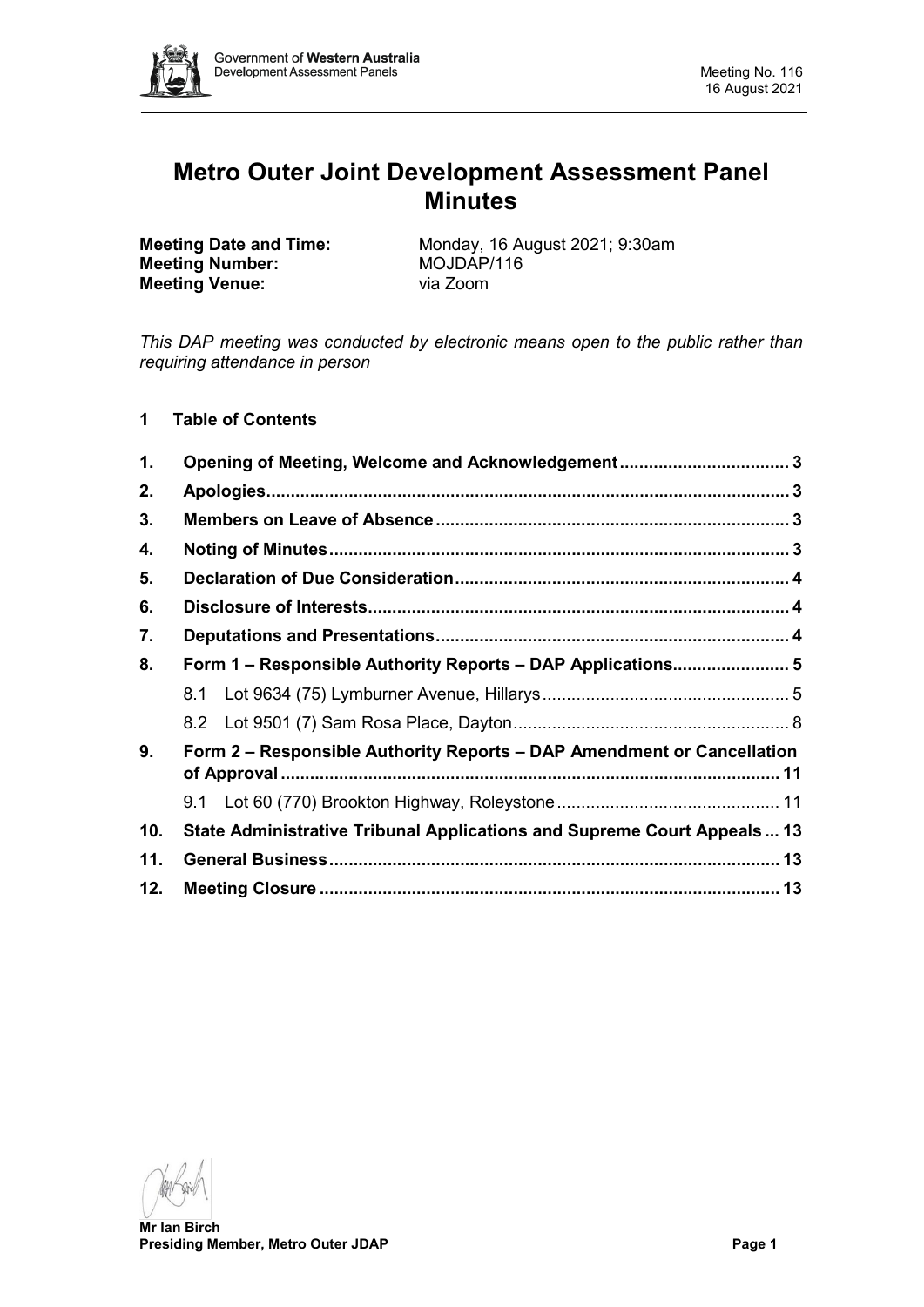

# **Attendance**

# **DAP Members**

Mr Ian Birch (Presiding Member) Ms Sheryl Chaffer (Deputy Presiding Member) Mr Jason Hick (Third Specialist Member)

*Item 8.1* Cr Philippa Taylor (Local Government Member, City of Joondalup)

*Item 8.2* Cr Rod Henderson (Local Government Member, City of Swan) Cr Mel Congerton (Local Government Member, City of Swan)

*Item 9.1* Cr Caroline Wielinga (Local Government Member, City of Armadale) Cr Jeff Munn (Local Government Member, City of Armadale)

# **Officers in attendance**

*Item 8.1* Mr Chris Leigh (City of Joondalup) Ms Amanda Lees (Department of Finance) Mr Scott Jeffrey (Department of Finance) Ms Stephanie Seddon (Department of Finance) Mr Edward O'Connell (GHD)

*Item 8.2* Mr Philip Russell (City of Swan)

*Item 9.1* Ms Jacqueline Farmer (City of Armadale) Mr Glen Windass (City of Armadale)

# **Minute Secretary**

Ms Adele McMahon (DAP Secretariat) Mr Christopher Dodson (DAP Secretariat)

# **Applicants and Submitters**

*Item 8.1* Mr Tony D'Andrea (EIW Architects)

*Item 8.2* Mr Alessandro Stagno (Apex Planning) Mr Scott Ferguson (Jarra Properties) Mr Stefan Piruk (Jarra Properties)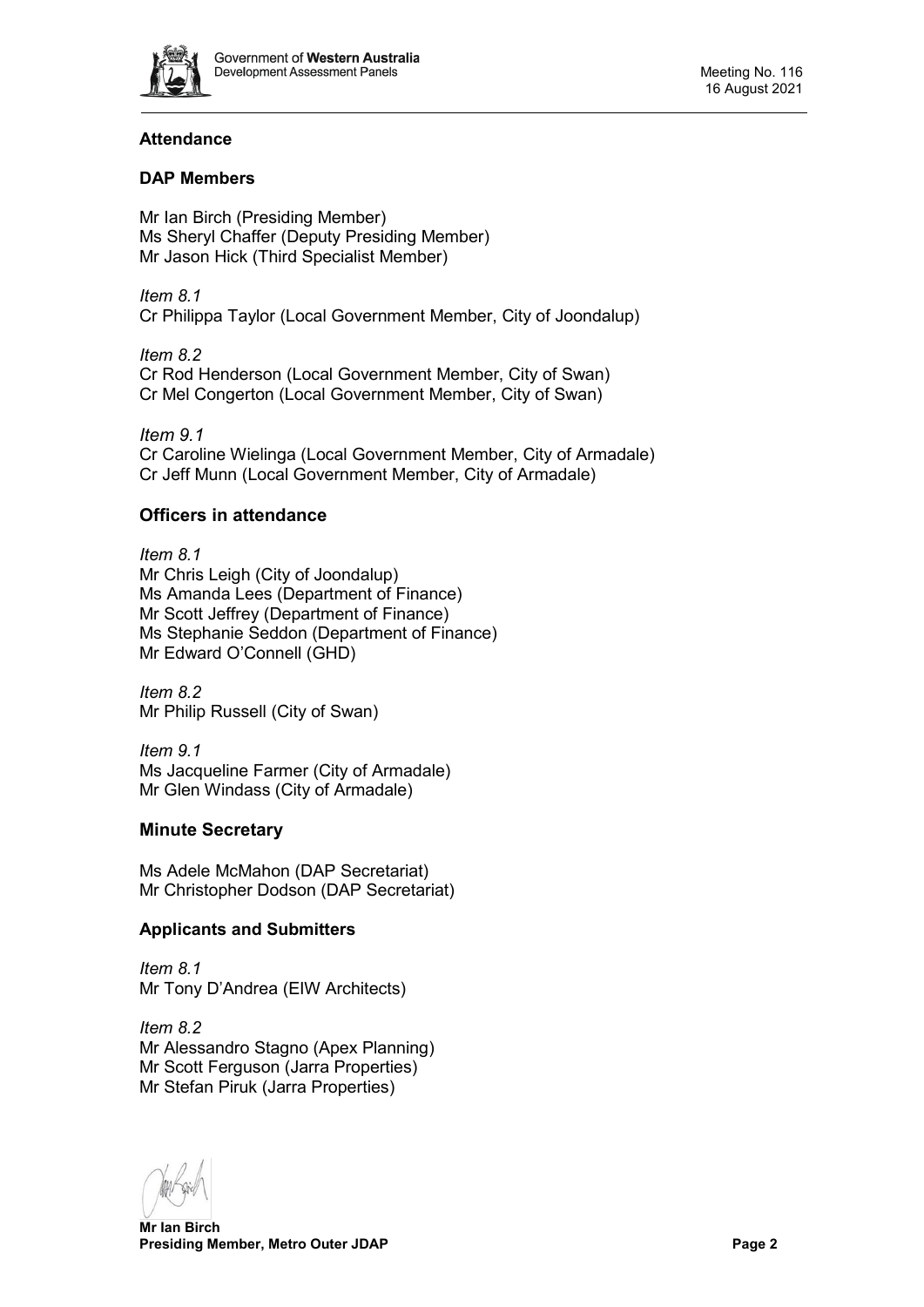

*Item 9.1* Mr Nik Hidding (Peter Webb and Associates) Mr Marrti Warpenius (Reverberate Consulting)

# **Members of the Public / Media**

There was 1 member of the public in attendance.

<span id="page-2-0"></span>Ms Tyler Brown (Perth Now Newspaper) was in attendance.

#### **1. Opening of Meeting, Welcome and Acknowledgement**

The Presiding Member declared the meeting open at 9:33am on 16 August 2021 and acknowledged the traditional owners and paid respect to Elders past and present of the land on which the meeting was being held.

The Presiding Member announced the meeting would be run in accordance with the DAP Standing Orders 2020 under the *Planning and Development (Development Assessment Panels) Regulations 2011.*

#### **1.1 Announcements by Presiding Member**

The Presiding Member advised that in accordance with Section 5.16 of the DAP Standing Orders 2020 which states *'A person must not use any electronic, visual or audio recording device or instrument to record the proceedings of the DAP meeting unless the Presiding Member has given permission to do so.',* the meeting would not be recorded.

This meeting was convened via electronic means. Members were reminded to announce their name and title prior to speaking.

#### <span id="page-2-1"></span>**2. Apologies**

Cr Suzanne Thompson (Local Government Member, City of Joondalup) Cr Kevin Bailey (Local Government Member, City of Swan)

#### <span id="page-2-2"></span>**3. Members on Leave of Absence**

Nil

# <span id="page-2-3"></span>**4. Noting of Minutes**

DAP members noted that signed minutes of previous meetings are available on the [DAP website.](https://www.dplh.wa.gov.au/about/development-assessment-panels/daps-agendas-and-minutes)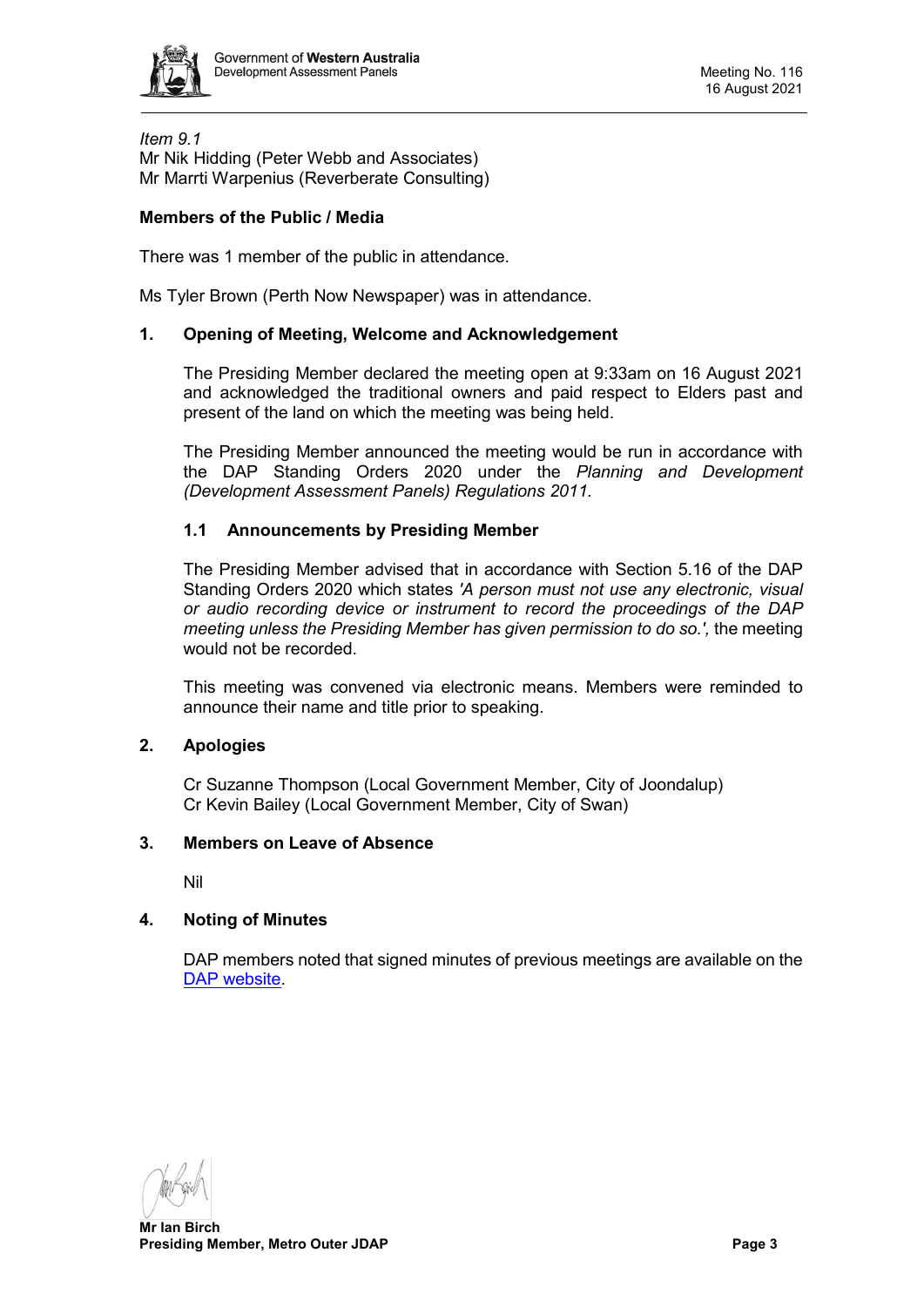

# <span id="page-3-0"></span>**5. Declaration of Due Consideration**

Panel members noted that the RAR for item 8.2 did not contain a concluding section. Mr Russell (City of Swan) acknowledged that this appeared to have not been included in the submitted report, however, he confirmed that there were no other issues that the panel needed to take into consideration.

All members declared that they had duly considered the documents.

# <span id="page-3-1"></span>**6. Disclosure of Interests**

In accordance with section 2.4.9 of the DAP Code of Conduct 2017, DAP Member, Cr Mel Congerton and Cr Rod Henderson, declared that they participated in a prior Council meeting in relation to the application at item 8.2. However, under section 2.1.2 of the DAP Code of Conduct 2017, Cr Congerton and Cr Henderson acknowledged that they are not bound by any previous decision or resolution of the local government and undertakes to exercise independent judgment in relation to any DAP application before them, which will be considered on its planning merits.

In accordance with section 6.2 and 6.3 of the DAP Standing Orders 2020, the Presiding Member determined that the members listed above, who have disclosed an Impartiality Interest, are permitted to participate in the discussion and voting on the item.

#### <span id="page-3-2"></span>**7. Deputations and Presentations**

- **7.1** Ms Stephanie Seddon (Department of Finance) responded to questions from the panel in relation to item 8.1.
- **7.2** Mr Tony D'Andrea (EIW Architects) responded to questions from the panel in relation to item 8.1.
- **7.3** Mr Chris Leigh (City of Joondalup) responded to questions from the panel in relation to item 8.1.

#### *The presentation at Items 7.1 – 7.3 were heard prior to the application at Item 8.1.*

- **7.4** Mr Alessandro Stagno (Apex Planning) addressed the DAP in support of the recommendation for the application at Item 8.2 and responded to questions from the panel.
- **7.5** City of Swan Officers addressed the DAP in relation to the application at Item 8.2 and responded to questions from the panel.

#### *The presentations at Items 7.4 - 7.5 were heard prior to the application at Item 8.2.*

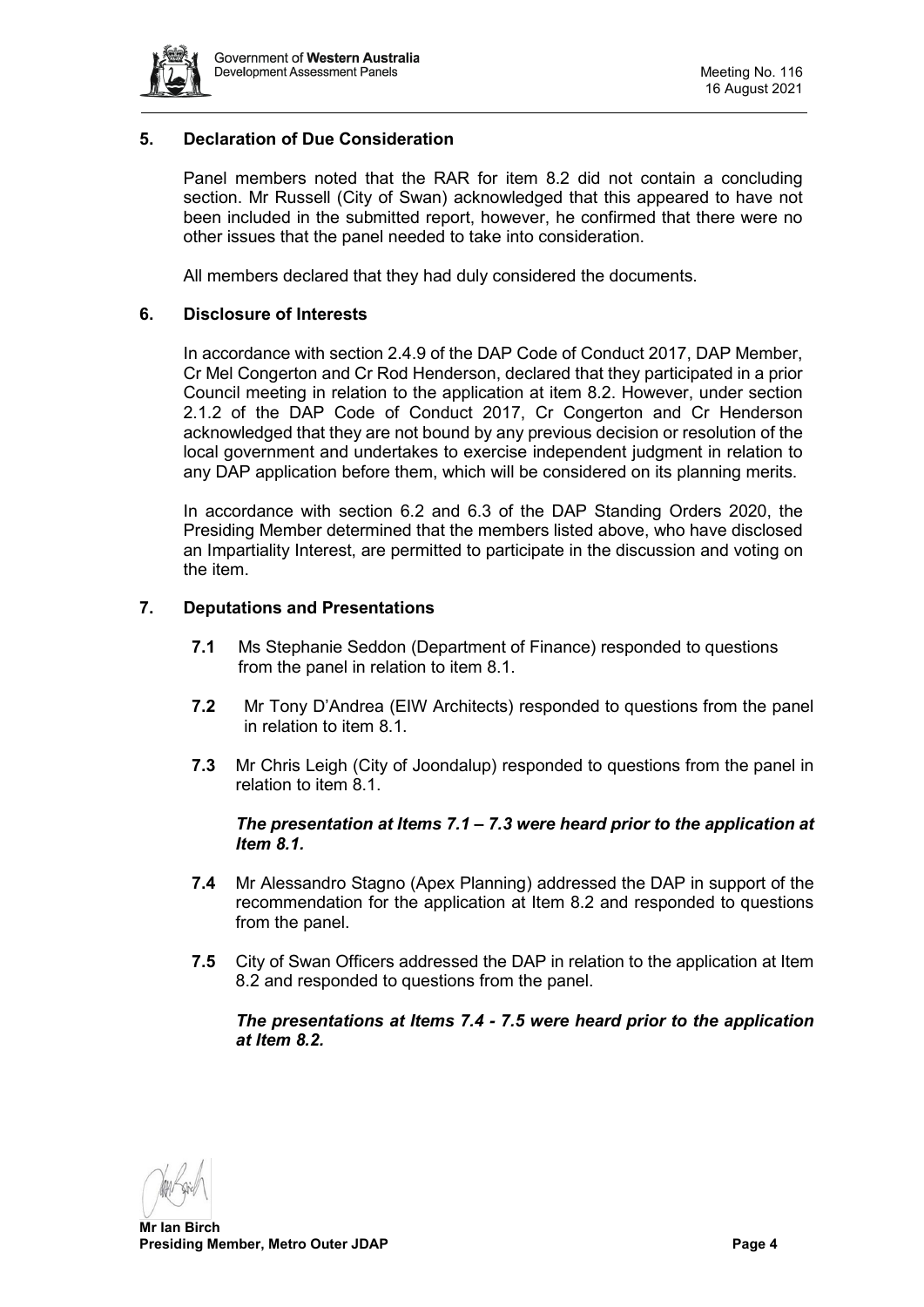

- **7.6** Mr Nik Hidding (Peter Webb and Associates) addressed the DAP in support of the recommendation for the application at Item 9.1 and responded to questions from the panel.
- **7.7** Mr Marrti Warpenius (Reverberate Consulting) addressed the DAP in support of the recommendation for the application at Item 9.1 and responded to questions from the panel.
- **7.8** City of Armadale officers addressed the DAP in relation to the application at Item 9.1 and responded to questions from the panel.

*The presentations at Items 7.6 - 7.8 were heard prior to the application at Item 9.1.*

# <span id="page-4-1"></span><span id="page-4-0"></span>**8. Form 1 – Responsible Authority Reports – DAP Application**s

#### **8.1 Lot 9634 (75) Lymburner Avenue, Hillarys**

| Development Description: | <b>Hillarys Primary School</b>                                       |  |  |
|--------------------------|----------------------------------------------------------------------|--|--|
| Applicant:               | Stephanie Seddon, Department of Finance                              |  |  |
| Owner:                   | Department of Education                                              |  |  |
| Responsible Authority:   | Department of Finance, Statutory Planning and<br><b>Asset Policy</b> |  |  |
| DAP File No:             | DAP/21/02017                                                         |  |  |

# **REPORT RECOMMENDATION**

**Moved by:** Cr Philippa Taylor **Seconded by:** Ms Sheryl Chaffer

That the Metro Outer Joint Development Assessment Panel resolves to:

- 1. **Accept** that the DAP Application reference DAP/21/02017 is appropriate for consideration as a 'Public Primary School' land use and compatible with the objectives of the Metropolitan Region Scheme.
- 2. **Approve** DAP Application reference DAP/21/02017 and accompanying plans (Hillarys Primary School Development Application', being drawing numbers DD1.01, DD1.06, DD1.07, DD2.01, DD3.01, DD4.01, DD5.01, DD6.01, DD6.02, DD7.01, DD7.02, DD7.03, , SP1, SP2, SP3, date stamped 8 June 2021, and A1.14, A1.15, date stamped 14 July 2021, prepared by EIW Architects, Civil Plans titled 'Hillarys Primary School', being drawing numbers CO.02A, C0.03A, C0.04A, C0.05A, C0.06A, C0.07A, C0.08A, C0.09A, C0.10A all date stamped 8 June 2021, all prepared by Pritchard Francis, accompanying landscape drawings titled 'Hillarys Primary School' being drawing numbers L00A, L01C, L02C, L03B, L04B, L05B, L06B, L07A, L08A, L09A, L10A, all date stamped 8 June 2021) in accordance with the provisions of Clause 24 of the Metropolitan Region Scheme, subject to the following conditions: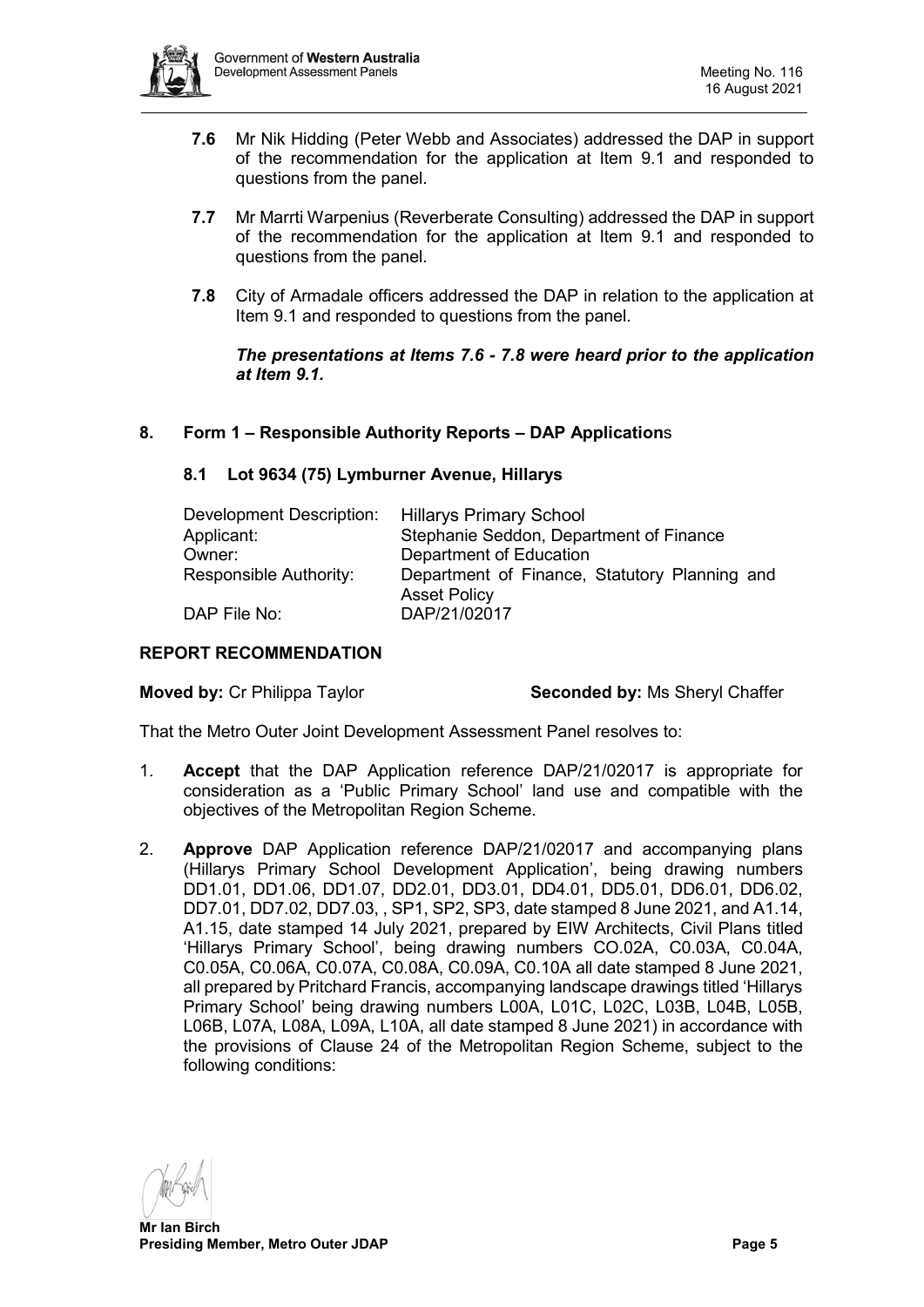

# **Conditions**

- 1. External colours and materials of the new buildings shall be sympathetic and of the same palette to the existing colours and materials of the existing buildings.
- 2. Prior to occupation of the development, the school is to prepare and implement a Traffic and Parking Management Plan consistent with the findings of the Hillarys Primary School Transport Impact Assessment prepared by Cardno (dated April 2021), in consultation with the City of Joondalup and to the satisfaction of the Western Australian Planning Commission. The Traffic and Parking Management Plan is to include a Kiss and Drive Operational Plan to ensure that the proposed Kiss and Drive facility is appropriately managed by staff or parent volunteers during peak drop-off and pick-up times.
- 3. Prior to the occupation of the school, a total of five (5) accessible parking bays are to be provided on-site to the satisfaction of the Western Australian Planning Commission.
- 4. All on-site car parking and associated vehicle access areas shown on the approved plans shall be constructed, drained, sealed, marked and sign-posted prior to occupation of the proposed development and thereafter maintained to the satisfaction of the Western Australian Planning Commission.
- 5. Landscaping, as specified in the approved landscaping plans, shall be installed prior to occupation of the proposed development and thereafter maintained to the satisfaction of the Western Australian Planning Commission.
- 6. All stormwater produced is to be disposed of on-site to the specification of the City of Joondalup and the satisfaction of the Western Australian Planning Commission.
- 7. Prior to the commencement of site works, a Construction Management Plan shall be prepared in consultation with the City of Joondalup and to the satisfaction of the Western Australian Planning Commission. The requirements of the Construction Management Plan shall be observed at all times during the construction process.
- 8. All piped and wired services, plant, equipment and storage areas are to be screened from public view, and in the case of roof mounted plant, screened or located so as to minimise visual impact, to the satisfaction of the Western Australian Planning Commission.
- 9. Prior to the commencement of site works, a Dust Management Plan shall be prepared in consultation with the City of Joondalup and to the satisfaction of the Western Australian Planning Commission. Once approved, the Dust Management Plan is to be implemented in its entirety.
- 10. Prior to the installation of any signage, a signage plan indicating the location and design of any proposed signage (including traffic directional signage) shall be prepared to the specification of the City of Joondalup and the satisfaction of the Western Australian Planning Commission.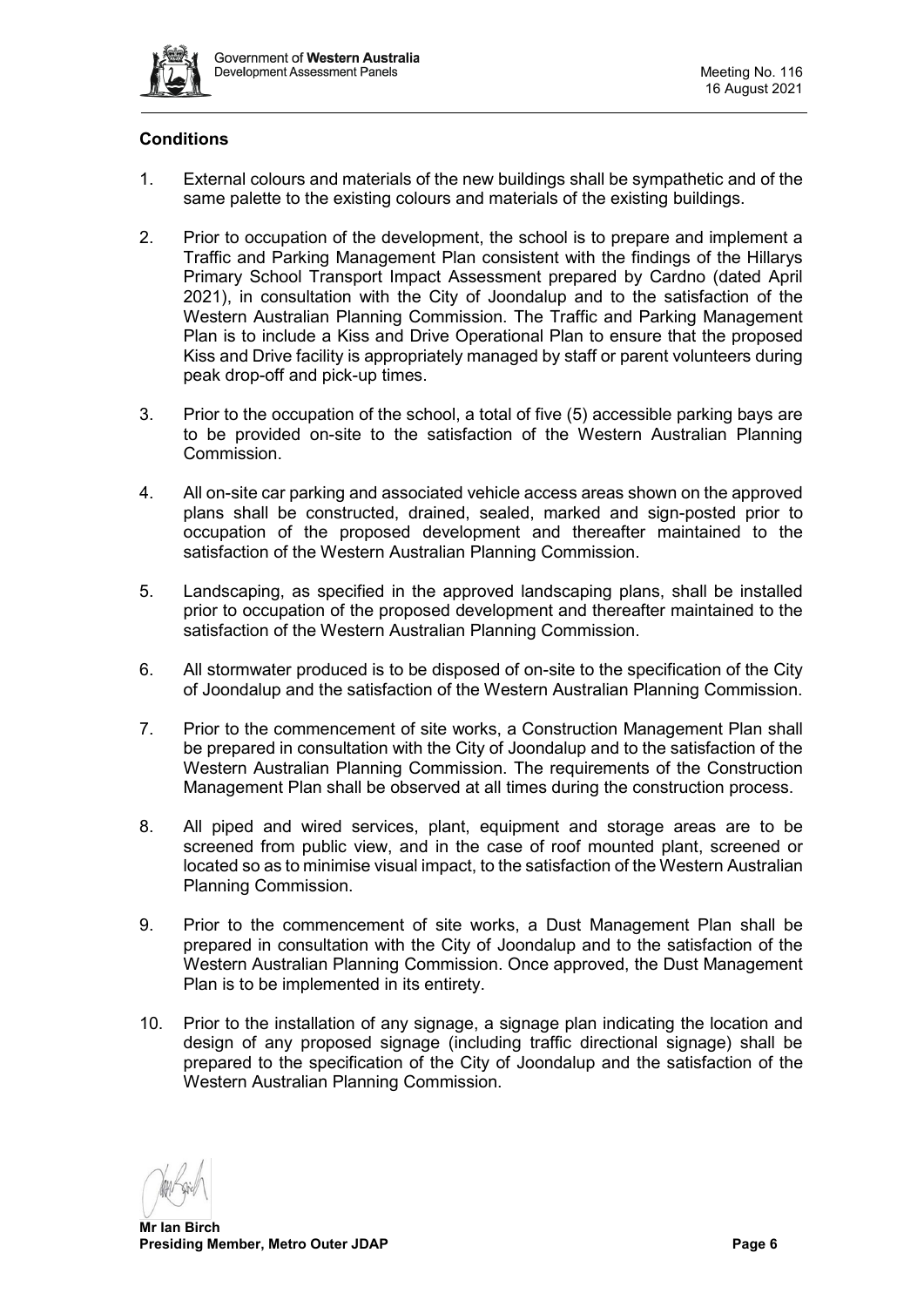

11. The access points for the proposed development shall be designed to connect seamlessly with abutting roads and public footpath infrastructure, to the specification of the City of Joondalup and the satisfaction of the Western Australian Planning Commission.

# **Advice Notes**

- 1. The playground shall comply with the requirements of *AS4685 – Playground Equipment and Surfacing*, and *AS4422 – Playground Surfacing; Specifications, Requirements and Test Method*. The applicant is encouraged to liaise with Kidsafe WA in this regard.
- 2. The school is reminded of its obligation to remain an active member in the Department of Transport's 'Your Move' program, which seeks to reduce car dependence and promote alternative modes of transport including walking, cycling and public transport, to the satisfaction of the Western Australian Planning Commission.
- 3. The applicant is reminded of its obligations under the *Australian Standard for Offstreet Car parking – Bicycles (AS2890.3-1993)*.
- 4. The City of Joondalup has advised that any existing footpath and kerbing shall be retained and protected during construction of the development, and shall not be removed or altered for the purposes of a vehicle crossover. Should the footpath/kerb be damaged during the construction of the development, it shall be reinstated to the satisfaction of the City of Joondalup.
- 5. The applicant is specifically reminded of its obligation to comply with the Environmental Protection (Noise) Regulations 1997.
- 6. Noisy construction work outside the period 7.00 am to 7.00 pm Monday to Saturday, and at any time on Sundays and Public Holidays, is not permitted unless the written approval of the City of Joondalup has been sought and obtained.
- 7. The applicant is reminded of its obligations under the *Building Act 2011*.
- 8. All development must comply with the provisions of the Health Regulations, Building Code of Australia, Public Building Regulations and all other relevant Acts, Regulations and Local Laws. This includes the provision of access and facilities for people with disabilities in accordance with the Building Codes of Australia.

#### **The Report Recommendation was put and CARRIED UNANIMOUSLY.**

**REASON:** As demonstrated in the Responsible Authority Report the proposed upgrade to the existing primary school satisfies current planning standards, having regard for efficiency of access, general operational practise and protecting the amenity of nearby residents.

*Cr Philippa Taylor (City of Joondalup) left the panel at 9:52am. Cr Rod Henderson & Cr Mel Congerton (Local Government Members, City of Swan) joined the panel at 9:52am*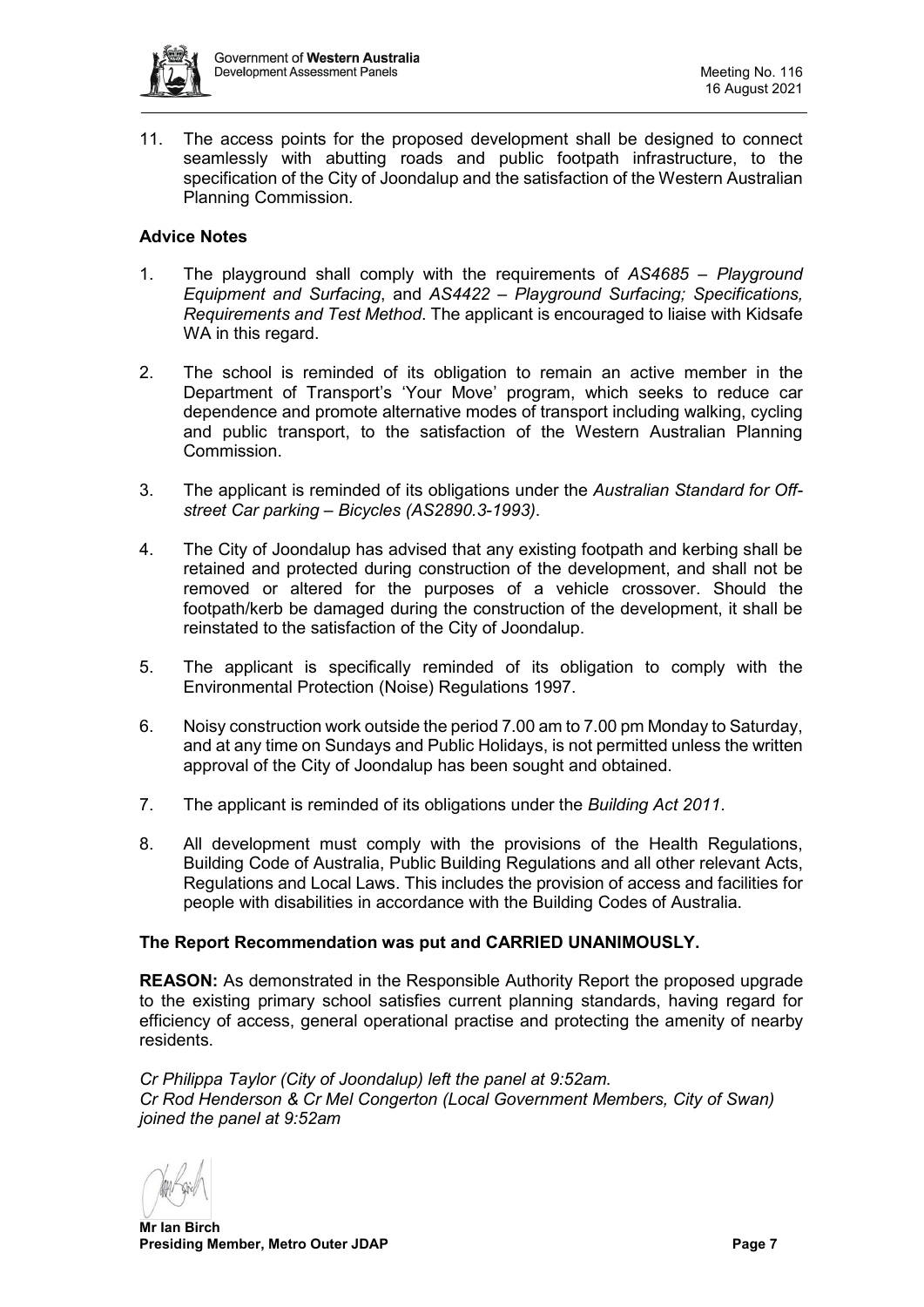

# <span id="page-7-0"></span>**8.2 Lot 9501 (7) Sam Rosa Place, Dayton**

| Development Description: | <b>Proposed Child Care Premises</b>                   |  |  |  |
|--------------------------|-------------------------------------------------------|--|--|--|
| Applicant:               | Mr Alessandro Stagno (Apex Planning)                  |  |  |  |
| Owner:                   | Beverley & Michael Ainsworth and Michelle<br>Matthews |  |  |  |
| Responsible Authority:   | City of Swan                                          |  |  |  |
| DAP File No:             | DAP/21/02005                                          |  |  |  |

# **REPORT RECOMMENDATION**

**Moved by: Cr Mel Congerton <b>Seconded by:** Mr Jason Hick

With the approval of the mover and seconder the following amendments were made:

(i) That condition 2 be amended to read as follows;

*This decision constitutes planning approval only and is valid for a period of two (2) four (4) years from the date of approval. If the subject development is not substantially commenced within the specified period, the approval shall lapse and be of no further effect.* 

**REASON:** To be in accordance with r.16.A(2)(a) of the Planning and Development (Development Assessment Panels) Regulations 2011.

(ii) That condition 13(e) be amended to read as follows;

*Include shed shade tree planting to visitor car parking bays*.

**REASON:** To correct typo identified in the condition.

That the Metro Outer JDAP resolves to:

1. **Approve** DAP Application reference DAP/21/02005 and accompanying plans (DA00/1, DA01/1, DA02/1, DA03/1 & Landscaping Plan) in accordance with Clause 26 of the Metropolitan Region Scheme, Clause 68 of Schedule 2 (Deemed Provisions) of the *Planning and Development (Local Planning Schemes) Regulations 2015*, and the provisions of Clause 4.3 of the City of Swan Local Planning Scheme No.17, subject to the following conditions:

#### **Conditions:**

- 1. Pursuant to clause 26 of the Metropolitan Region Scheme, this approval is deemed to be an approval under clause 24(1) of the Metropolitan Region Scheme.
- 2. This decision constitutes planning approval only and is valid for a period of four (4) years from the date of approval. If the subject development is not substantially commenced within the specified period, the approval shall lapse and be of no further effect.
- 3. The landowner/applicant contributing towards development infrastructure provisions pursuant to the City of Swan Local Planning Scheme No.17.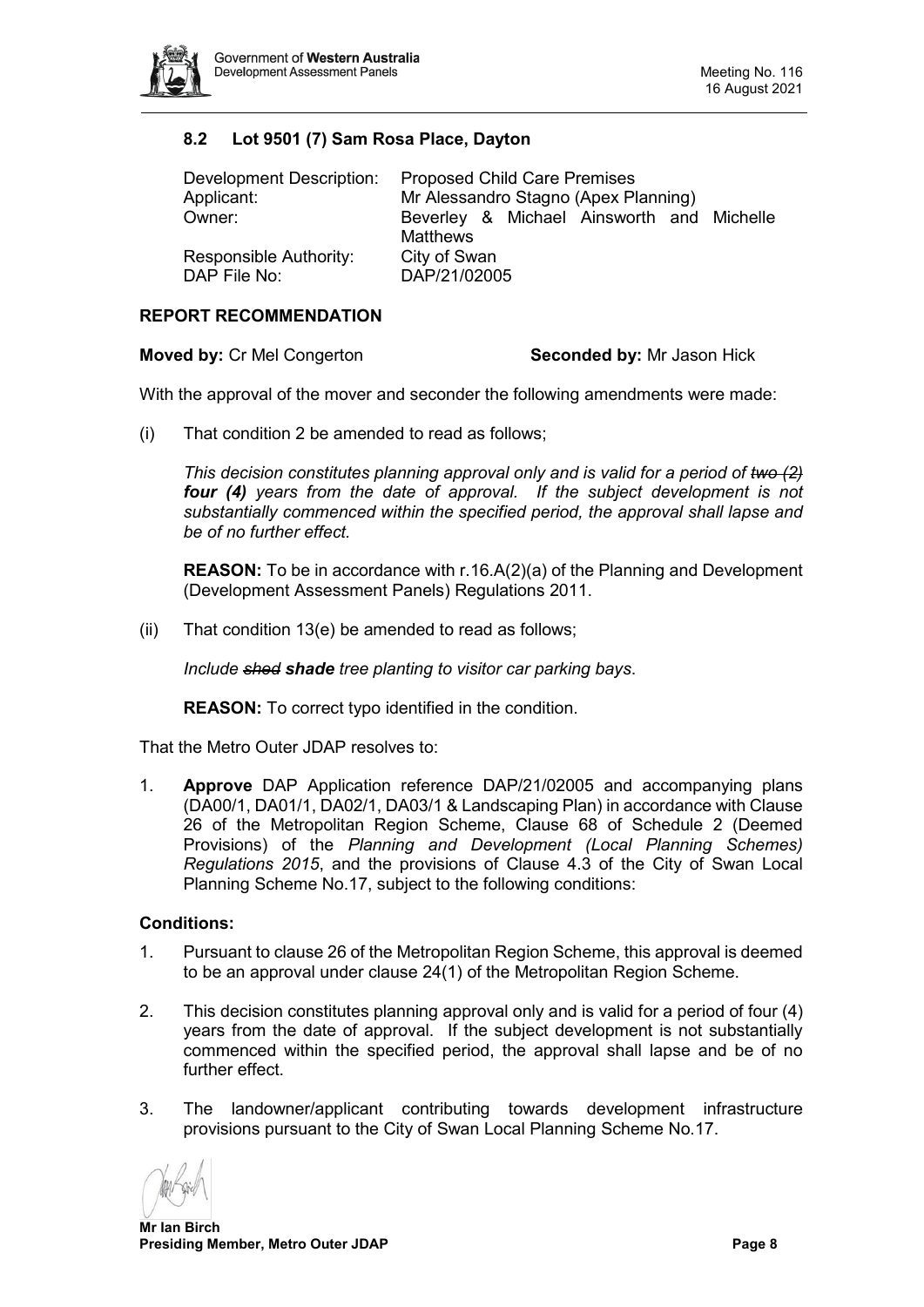

- 4. All septic sewer systems including all tanks and pipes and associated drainage systems (soak wells or leach drains) and any stormwater disposal systems are to be decommissioned, in accordance with the *Health (Treatment of Sewerage and Disposal of Effluent and Liquid Waste) Regulations 1974*, removed, filled with clean sand and compacted. Proof of decommissioning is to be provided in the form of either certification from a licensed plumber or a statutory declaration from the landowner/applicant, confirming that the site has been inspected and all septic tanks, soak wells, leach drains and any associated pipework have been removed.
- 5. Prior to a building permit being issued, the landowner must contribute a sum of 1% of the total development construction value toward Public Art in accordance with the City of Swan Local Planning Policy POL-LP-1.10 Provision of Public Art, by either:
	- a. Payment to the local government of a cash-in-lieu amount equal to the sum of the 1% contribution amount (\$22,000). This must be paid to the local government prior to the date specified in an invoice issued by the local government, or prior to the issuance of a building permit for the approved development, whichever occurs first; or
	- b. Provision of Public Art on-site to a minimum value of the 1% contribution amount (\$22,000). The following is required for the provision of Public Art on-site:
		- i. The landowner or applicant on behalf of the landowner must seek approval from the City for a specific Public Art work including the artist proposed to undertake the work to the satisfaction of the City in accordance with POL-LP-1.10 and the Developers' Handbook for Public Art (as amended). The City may apply further conditions in regard to the proposed Public Art;
		- ii No part of the approved development may be occupied or used until the Public Art has been installed in accordance with the approval granted by the City; and
		- iii. The approved Public Art must be maintained in compliance with the approval granted by the City and any conditions thereof, to the satisfaction of the City.
- 6. The Child Care Premises hours of operation is limited to 6.30am to 6.30pm Monday to Friday.
- 7. The collection of waste shall not take place between 6.30am and 6.30pm Monday to Friday (Hours of operation).
- 8. The outdoor child play areas shall not be utilised until after 7.00am during the approved hours of operation of the facility.
- 9. The development is to comply with the *Environmental Protection (Noise) Regulations 1997* at all times.
- 10. The development shall operate in accordance with the Environmental Noise Assessment by Lloyd George Acoustics (Ref: 21046305-01) dated 17 May 2021 prepared for LWP Group and associated recommendation therein.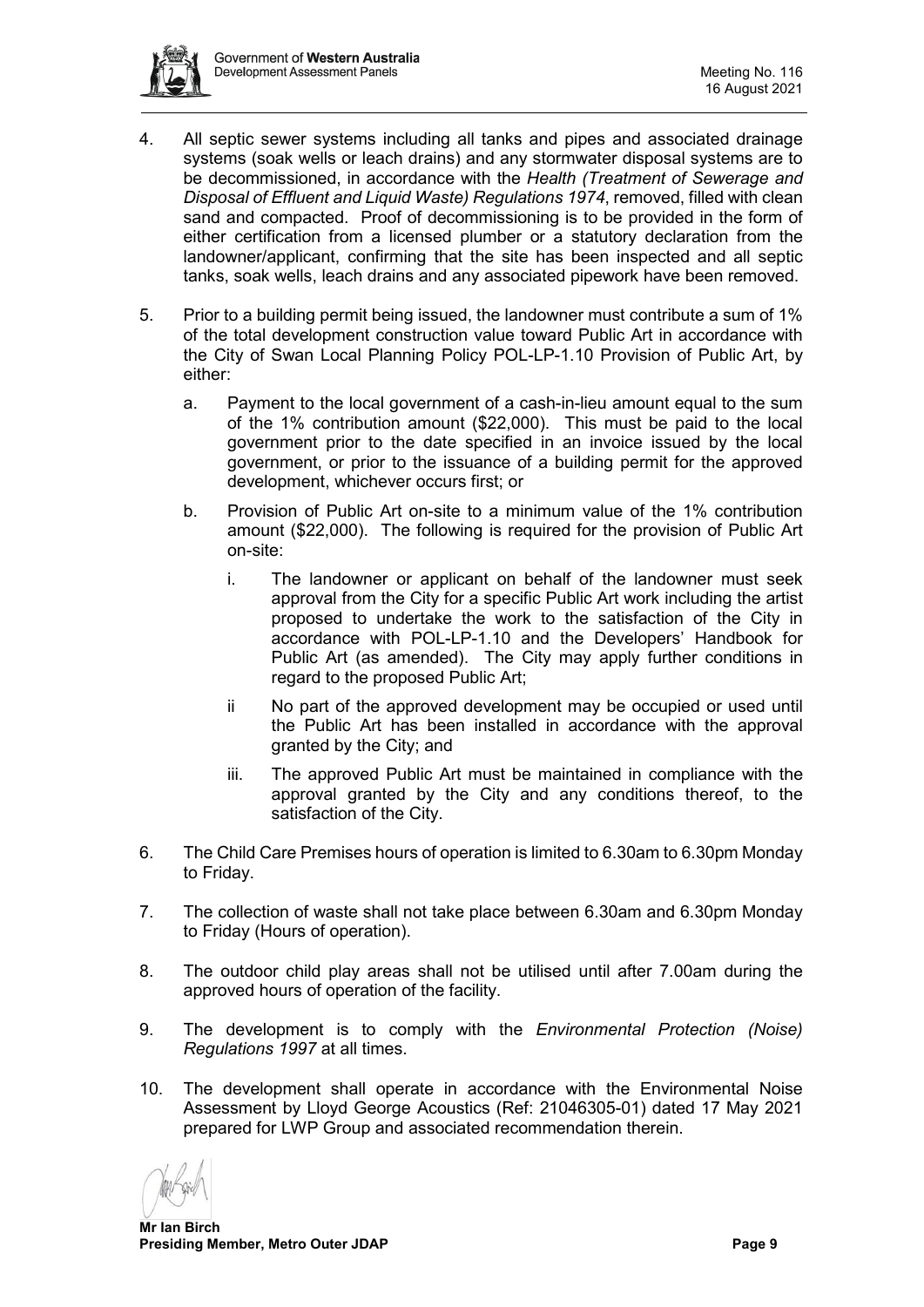

- 11. Refuse bin areas adequate to service the development shall be provided to the satisfaction of the City's Manager Health and Building Services before the development is occupied or used.
- 12. The development must be connected to the Water Corporation's sewer network.
- 13. Prior to a building permit being issued, a detailed landscaping plan for the subject site and/or the road verge(s) must be submitted to and approved by the City of Swan, and must include the following:
	- a. the location, number, size and species type of existing ground covers, shrubs and trees;
	- b. any existing landscape areas to be retained;
	- c. those areas to be updated, reticulated or irrigated;
	- d. verge treatments; and
	- e. Include shade tree planting to visitor car parking bays.
- 14. Prior to the occupation of the development, a parking management plan is to be submitted and approved by the local government, the plan needs to include signage to clearly delineate staff and visitor parking and the functionality of seven (7) tandem bays.
- 15. Prior to the occupation or use of the development, the bicycle bays are to be relocated from the pedestrian path and shown on a plan approved in writing by the local government.

#### **The Report Recommendation was put and CARRIED UNANIMOUSLY.**

**REASON:** The proposed use is consistent with the planning for this developing area and will add an essential service for residents. As outlined in the Responsible Authority Report, the development satisfies planning requirements. Conditions of approval cover ongoing operational requirements and amenity issues concerning residential neighbours.

*Cr Rod Henderson & Cr Mel Congerton (Local Government Members, City of Swan) left the panel at 10:09am*

*Cr Caroline Wielinga & Cr Jeff Munn (Local Government Members, City of Armadale) joined the panel at 10:10am.*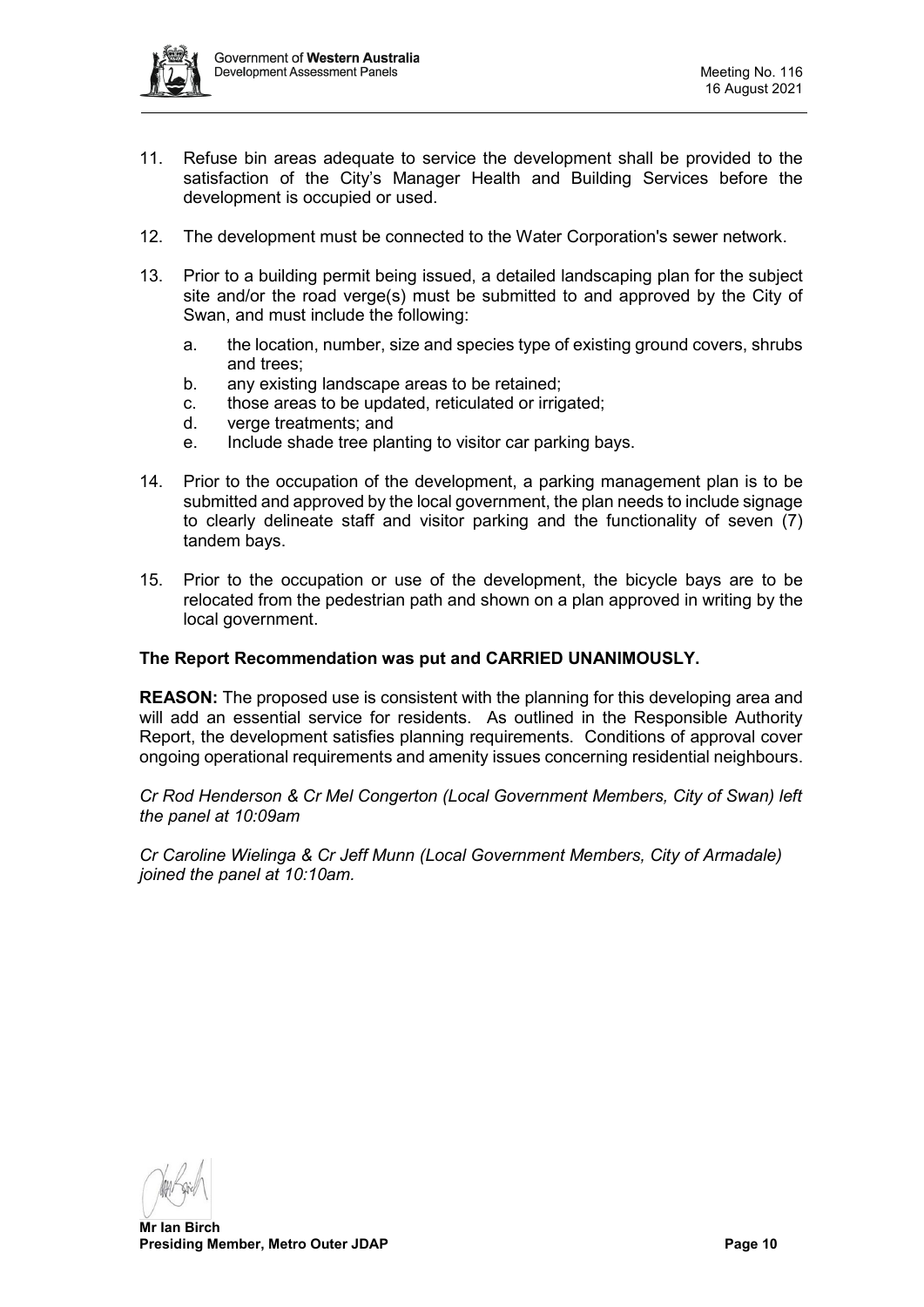

# <span id="page-10-0"></span>**9. Form 2 – Responsible Authority Reports – DAP Amendment or Cancellation of Approval**

# <span id="page-10-1"></span>**9.1 Lot 60 (770) Brookton Highway, Roleystone**

Development Description: Service Station (Minor Amendments)<br>Proposed Amendments: 1. Two (2) vehicle vacuum bays (k

- 1. Two (2) vehicle vacuum bays (located near Hawkstone Road crossover);
- 2. Minor internal modification of the Control Building and primary street setback variation;
- 3. Changes to front elevation treatment of Control Building;
- 4. Additional Pylon Sign abutting Brookton Highway;
- 5. Modified boundary fence height to 2.1m height:

Owner: **OTR282 Pty Ltd** Responsible Authority: City of Armadale DAP File No: DAP/19/01701

Applicant: Peter Webb & Associates

#### **REPORT RECOMMENDATION**

**Moved by: Cr Jeff Munn <b>Seconded by: Ms** Sheryl Chaffer

*With the agreement of the mover and seconder the following amendment was made;*

1. Add new condition 25 to read as follows;

*Vacuum bays shall only be used during the following hours;*

- *7am – 10pm Monday to Saturday*
- *9am – 10pm Sunday and Public Holidays*

**REASON:** To align with the acoustic assessment for noise impacts.

That the Metro Outer Joint Development Assessment Panel resolves to:

- 1. **Accept** that the DAP Application reference DAP/19/01701 as detailed on the DAP Form 2 dated 14/04/2021 is appropriate for consideration in accordance with regulation 17 of the *Planning and Development (Development Assessment Panels) Regulations 2011*;
- 2. **Approve** DAP Application reference DAP/19/01701 and accompanying plans at Attachment 2 in accordance with Clause 68 of Schedule 2 (Deemed Provisions) of the *Planning and Development (Local Planning Schemes) Regulations 2015*, and the provisions the City of Armadale Town Planning Scheme No. 4, and pursuant to clause 24(1) and 26 of the Metropolitan Region Scheme for the proposed minor amendment to the approved Service Station at Lot 60 – 770 Brookton Highway, Roleystone, subject to the following conditions: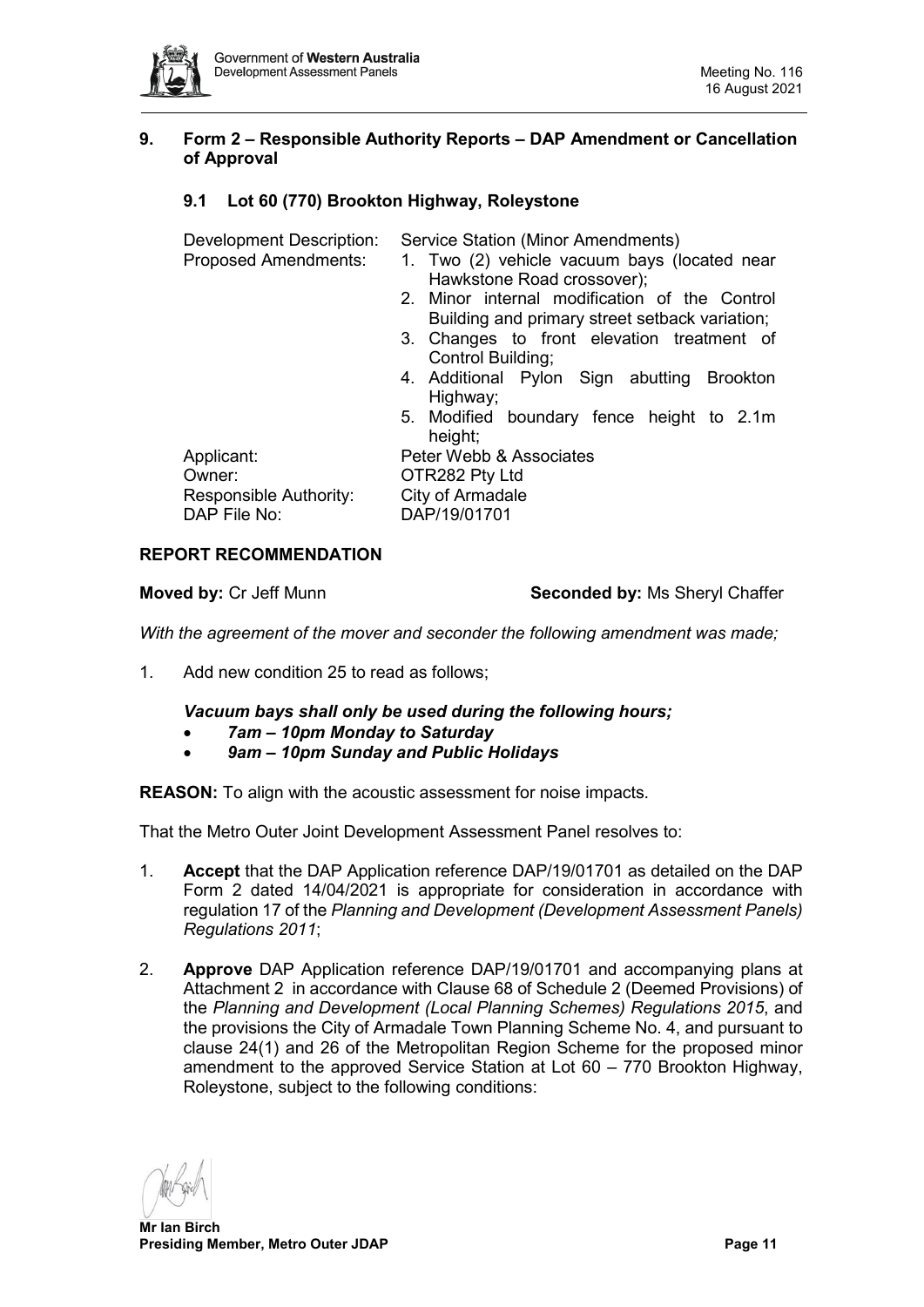

# **Amended Conditions**

1. Amended Condition 7 to read as follows: Prior to occupation, the acoustic assessment report (submitted by Reverberate Consulting, dated 21/08/2020, attached) is to be revised to account for noise emissions from the proposed vacuum bays. Any subsequent changes to the recommended noise mitigation measures are to be consistent with maximum fence/wall heights permitted by the City of Armadale Local Law fencing. Noise mitigation measures recommended within the revised noise management plan, shall be completed and implemented to the satisfaction of the City.

# **New Conditions**

- 25. Vacuum bays shall only be used during the following hours;
	- 7am 10pm Monday to Saturday
	- 9am 10pm Sunday and Public Holidays

#### **Amended Advice Notes**

N/A

#### **New Advice Notes**

N/A

All other conditions and requirements detailed on the previous approval dated 12/11/2020 shall remain unless altered by this application.

# **The Report Recommendation was put and CARRIED UNANIMOUSLY.**

**REASON:** The addition of the vacuum bays and other alterations have been assessed as conforming to planning requirements for the site. The recommended amendment to condition 7 of the original approval and addition of new condition 25 account for acoustic assessment under the revised proposal.